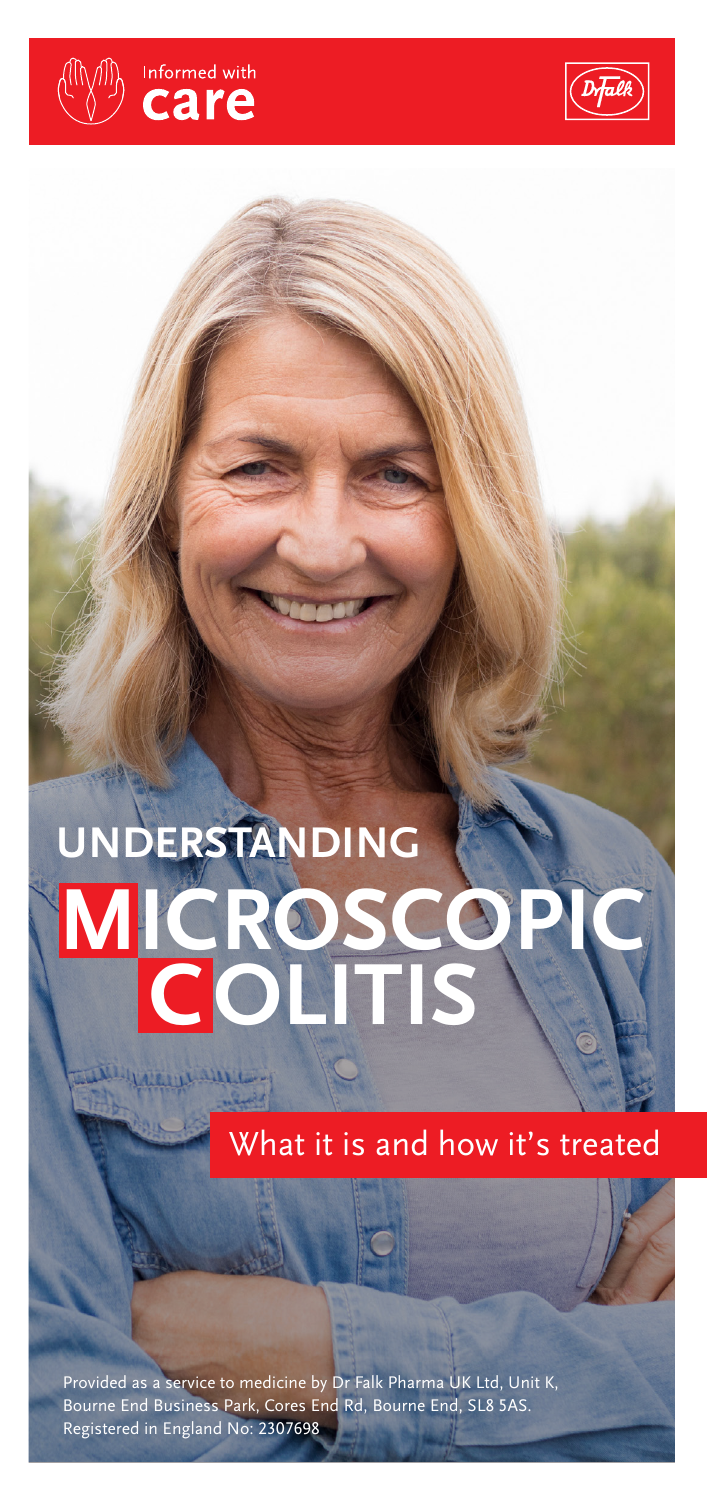This leaflet is designed to explain microscopic colitis (or MC for short). Hopefully you'll find the information here to be helpful, but it's not meant to take the place of your doctor or nurse.

If you have any questions about MC or its treatment, do talk them through with someone on your healthcare team.



If you get any side effects, talk to your doctor, pharmacist or nurse. This includes any possible side effects not listed in the package leaflet. You can also report side effects directly via the Yellow Card Scheme at **www.mhra.gov.uk/yellowcard** for UK residents and via **http://www.hpra.ie/homepage/aboutus/report-an-issue** for residents of the Republic of Ireland. By reporting side effects you can help provide more information on the safety of medicines.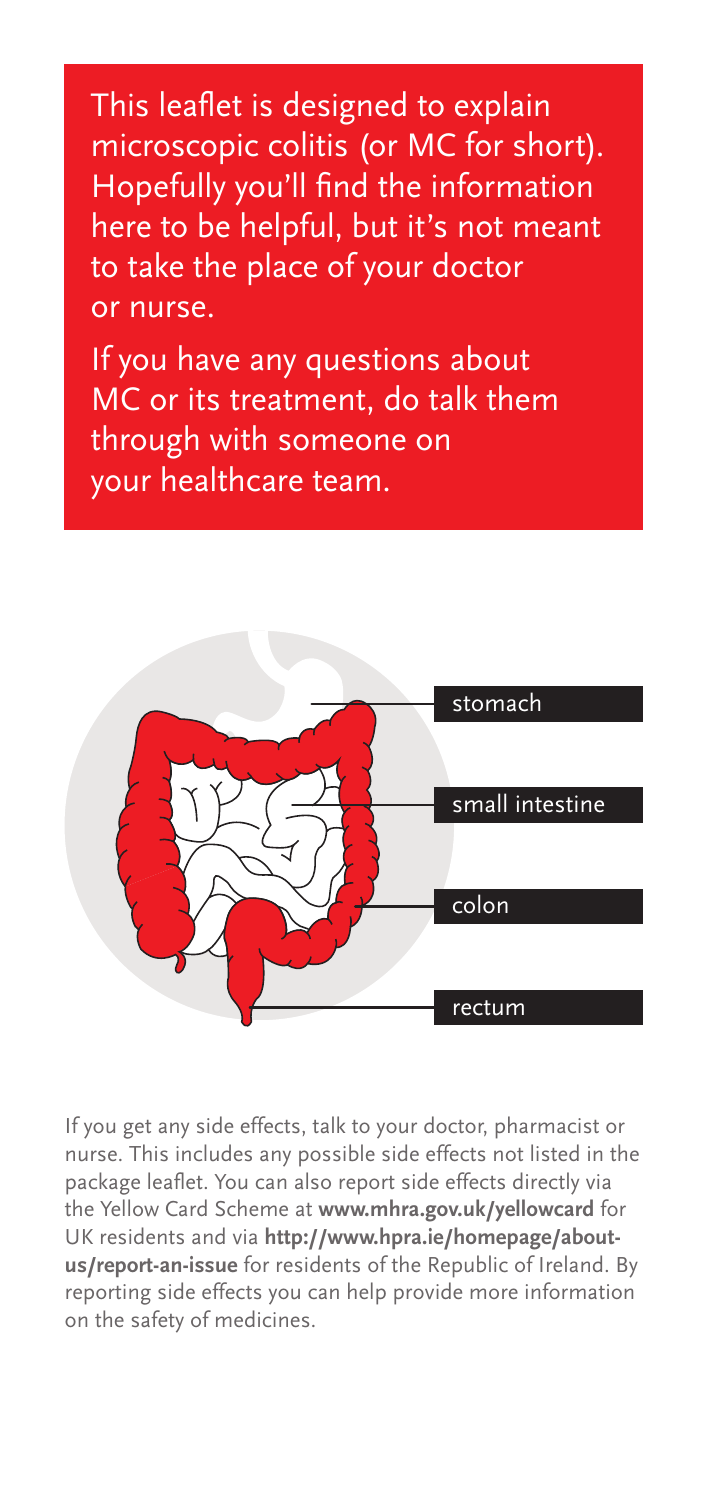### **How common is MC?**

When it was first discovered, MC was thought to be quite rare. Research has found that now around 1 in 1,000 people in the UK have MC. It is also 3-4 times more common in women than men.

Most people are diagnosed with MC above the age of 50, but it can affect anyone at any age.

#### **What causes MC?**

We're not sure exactly what triggers MC.

Scientists think it's the result of the body's immune system overreacting to bacteria that normally live in the colon.

Several factors may combine to cause MC, so it can be difficult to pinpoint a single trigger.

Some people might get MC after an infection with harmful bacteria or viruses.

MC may also be caused when bile acid isn't properly absorbed by the small intestine. We also know some medicines are linked to MC, like non-steroidal antiinflammatory drugs (such as ibuprofen and aspirin), proton pump inhibitors (like lansoprazole) and some anti-depressants.

Smoking might also be associated with a higher risk of developing MC.

# **How is MC diagnosed?**

The 'microscopic' in 'microscopic colitis' comes from the fact that MC can only be diagnosed by looking at cells from your colon under a microscope. A colonoscopy is a procedure used to look inside your colon using a flexible tube with a camera at one end. In MC the colon usually looks completely normal. During a colonoscopy, tiny instruments can be passed through the tube to take small samples of tissue called biopsies. It's only when those biopsies are viewed under a microscope that the inflammation can be seen and an MC diagnosis can be confirmed.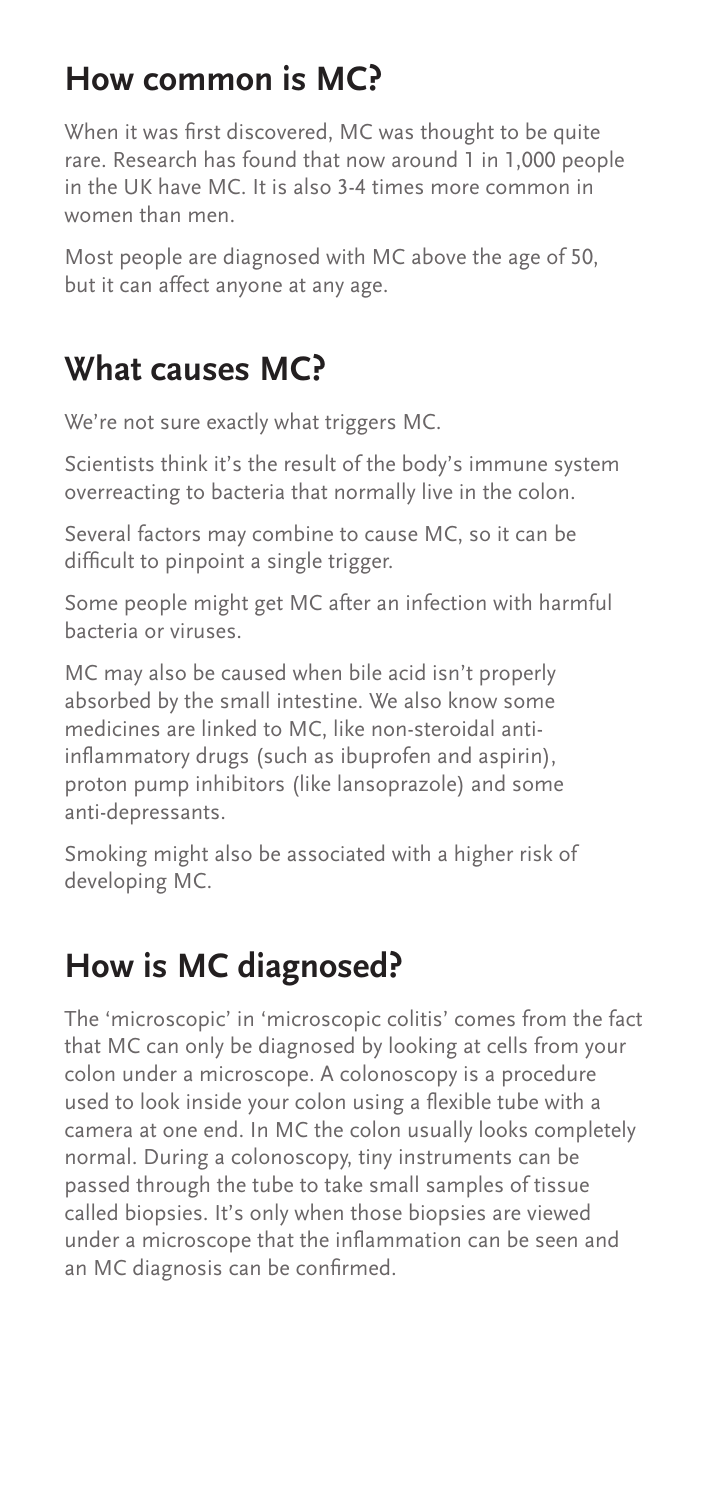# **What are subtypes of MC?**

MC has two subtypes, collagenous colitis (CC) and lymphocytic colitis (LC). Their symptoms and treatment are the same, and they can only be told apart through examination of biopsies under a microscope. In CC, the inner lining of the colon has a thicker layer than usual of a protein called collagen. In LC, lots of white blood cells called lymphocytes gather in the lining of the colon.

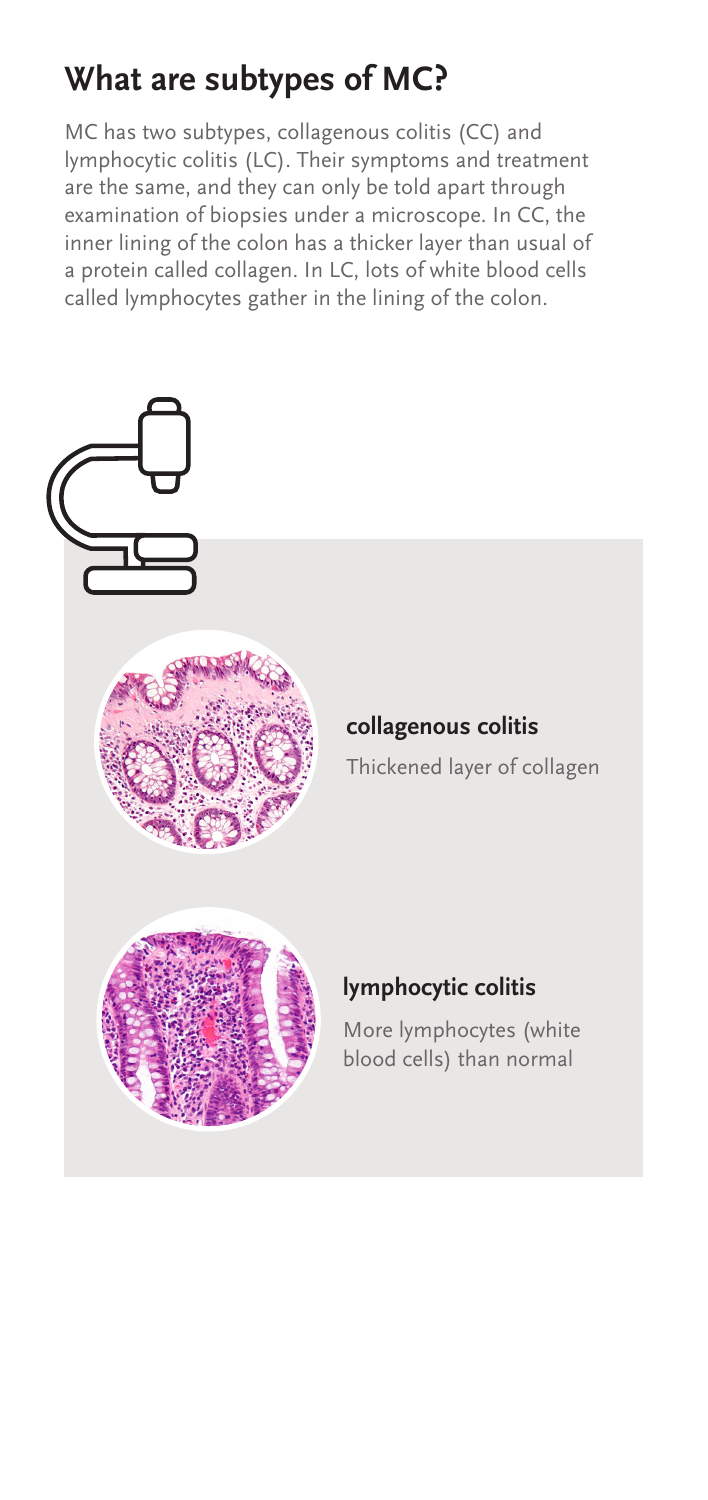# **What is MC?**

MC is a type of inflammatory bowel disease (IBD) that affects your colon.

The colon, also called the large intestine, is one of the final parts of your gastrointestinal tract. After the small intestine absorbs most of the nutrients from a meal you've eaten, it passes leftover waste into the colon. The colon's main job is to absorb water and a few remaining nutrients from that waste and get it ready for removal from the body in the form of stool. It's also home to most of your beneficial gut bacteria.

Colitis is inflammation of the colon. Inflammation is the body's natural response to injury, irritation or infection. In MC, the inside lining of the colon becomes inflamed, making it less efficient at absorbing water and leading to watery diarrhoea.

## **What are the symptoms of MC?**

Watery diarrhoea is the most common symptom of MC. It can happen with very little warning and sometimes comes with other symptoms like stomach pain or nausea. Some people may also experience fatigue from waking up in the middle of the night with diarrhoea. It's normal for the symptoms to come and go in bouts, but during a flare-up it can be hard to keep up with your normal daily activities. The goal of treatment is to get rid of your symptoms, get your MC into remission, and keep it in remission for as long as possible.